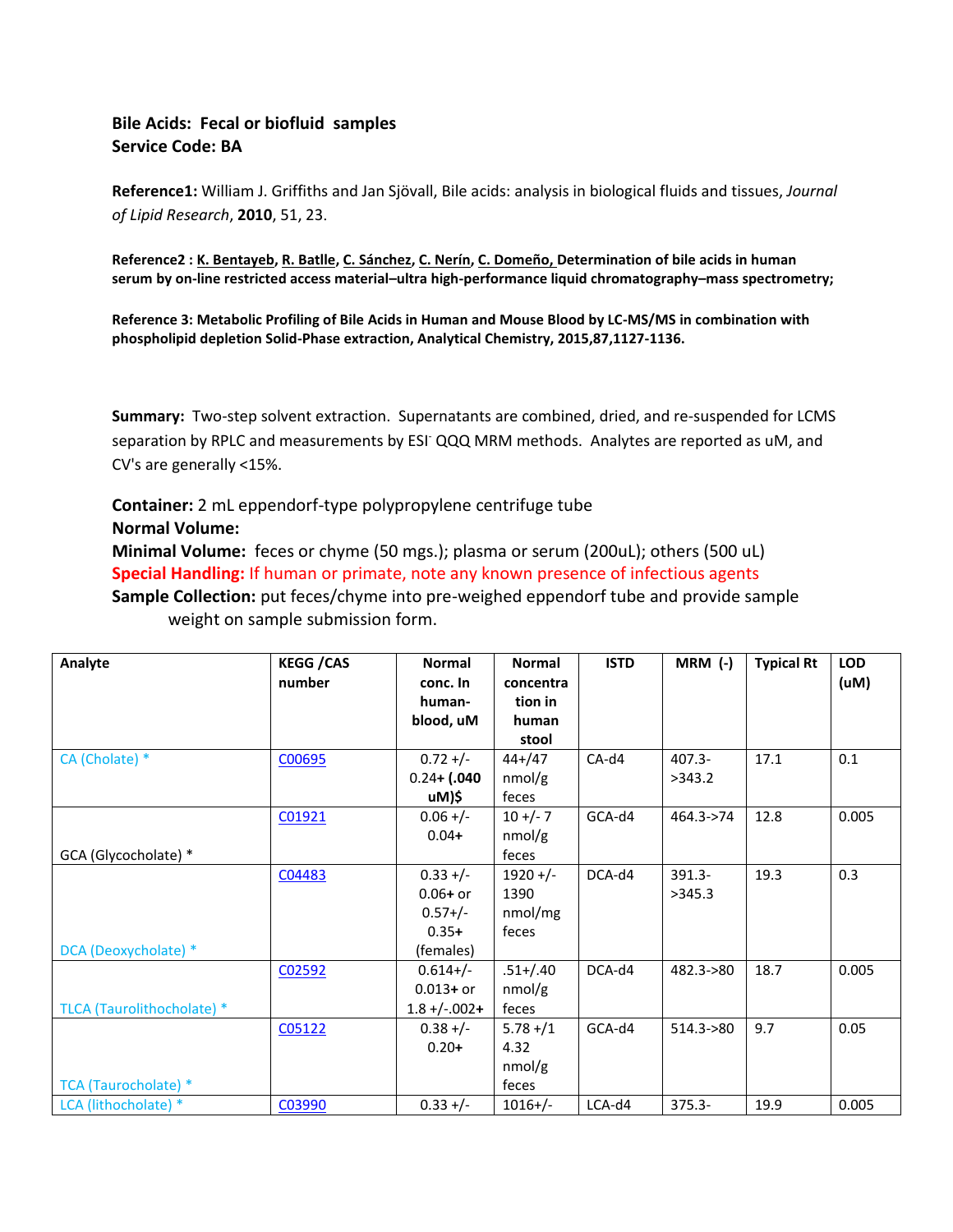|                              |                 | $0.04 +$                  | 647    |          | >375.3     |      |       |
|------------------------------|-----------------|---------------------------|--------|----------|------------|------|-------|
|                              |                 | $(.00948)$ \$             | nmol/g |          |            |      |       |
|                              |                 |                           | feces  |          |            |      |       |
|                              | C02528,         | $0.98 + / -$              |        | DCA-d4   | 391.3-     |      | 0.005 |
| CDCA (chenodeoxycholate) *   |                 | $0.66 +$                  |        |          | >391.3     |      |       |
|                              | C17647          | .00047\$                  |        |          | 407.3-     | 12.8 |       |
| a-MCA (alpha-Murocholate) *  |                 |                           |        | GCA-d4   | >407.3     |      |       |
|                              | C17726          | $n/d\zeta$                |        |          | 407.3-     | 13.6 |       |
| b-MCA (beta-Muricholate) *   |                 |                           |        | CA-d4    | >407.3     |      |       |
|                              |                 |                           |        |          |            |      |       |
| g-MCA(gamma-Muricholate)     | C17649 [547-75- |                           |        |          |            |      |       |
| aka                          | 1]              |                           |        |          |            |      |       |
| a-HCA (alpha-Hyocholate) *   |                 |                           |        |          |            |      |       |
|                              | C17727          | .00563\$                  |        | GCA-d4   | 407.3-     | 19.3 |       |
| w-MCA (omega-Muricholate) *  |                 |                           |        |          | >407.3     |      |       |
|                              |                 | 0.009                     |        | LCA-d4   | 432.3->74  | 19.3 |       |
|                              |                 | $(0.005 -$                |        |          |            |      |       |
| GLCA (glycolithocholate) *   |                 | $0.015$ ) +               |        |          |            |      |       |
| <b>TCDCA</b>                 |                 | $0.30 +/-$                |        | CA-d4    | 498.3->80  | 13.8 |       |
| (taurochenodeoxycholate) *   |                 | $0.08 +$                  |        |          |            |      |       |
|                              |                 | 0.062                     |        | $CA-d4$  | 498.3->80  | 14.8 |       |
|                              |                 | $(0.001 -$                |        |          |            |      |       |
| TDCA (taurodeoxycholate) *   |                 | $0.177$ ) +               |        |          |            |      |       |
| GHDCA (glycohyodeoxycholate) | CID114611[1304  | .00163\$                  |        |          | 448.3->74  | 12.5 |       |
| $\ast$                       | $2-33-6$ ]      |                           |        | GCA-d4   |            |      |       |
| <b>GUDCA</b>                 | CID12310288[64  | $0.1 - 0.7 +$             |        | GCA-d4   | $448.3 ->$ | 12.5 |       |
| (glycoursodeoxycholate) *    | 480-66-6]       |                           |        |          | 74.0       |      |       |
|                              | GCDCA-d4        | 0.73 uM                   |        |          | $448.3 ->$ | 18   |       |
| GCDCA (glycodeoxycholate) *  |                 |                           |        |          | 74.0       |      |       |
|                              |                 | $(355 \nng/g)$ #          |        |          |            |      |       |
|                              | $[32747-08-3]$  |                           |        | GCA-d4   | $464.3 -$  |      |       |
| GHCA (glycohyocholate) *     |                 |                           |        |          | 74.0       |      |       |
|                              | C07880          | $0.06$ uM                 |        | GCDCA-d4 |            |      |       |
|                              |                 | $(21.3 \text{ ng/g})\#$ , |        |          | $391.3 -$  |      |       |
| UDCA(urso deoxycholate) *    |                 | $0.1 \text{ uM}$ \$       |        |          | 391.3      |      |       |
|                              |                 |                           |        |          | $407.3 ->$ | 15.4 |       |
| HCA (hyocholic acid)         |                 |                           |        |          | 407.3      |      |       |
|                              |                 | (only trace               |        | GCDCA-d4 |            | 18.0 |       |
|                              |                 | amts in                   |        |          |            |      |       |
|                              |                 | humans;                   |        |          |            |      |       |
|                              |                 | except those              |        |          |            |      |       |
|                              |                 | with                      |        |          |            |      |       |
|                              |                 | choleostatic              |        |          |            |      |       |
|                              |                 | liver disease             |        |          | $391.3 ->$ |      |       |
| HDCA (hyodeoxycholate) *     |                 | $(0.00313\$               |        |          | 391.3      |      |       |
| <b>THDCA</b>                 |                 | .00489\$                  |        | GCA-d4   |            | 9.2  |       |
| (taurohyodeoxycholate)/      |                 |                           |        |          |            |      |       |
| <b>TUDCA</b>                 |                 |                           |        |          | $498.3 -$  |      |       |
| (tauroursodeoxycholate) **   |                 |                           |        |          | 80.0       |      |       |
|                              |                 | 0.26 uM(130               |        |          | $448.3 ->$ | 18.5 |       |
| GDCA (glycodeoxycholate) *   | 16409-34-0      | $ng/g$ )#                 |        | DCA-d4   | 74.0       |      |       |
|                              | C15515          |                           |        |          |            |      |       |
| MDCA (murideoxycholic acid)  | HMDB00811       |                           |        |          |            |      |       |
|                              |                 |                           |        |          |            |      |       |
| 7-oxoDCA(7-oxo-deoxycholate) | $[911-40-$      |                           |        |          |            |      |       |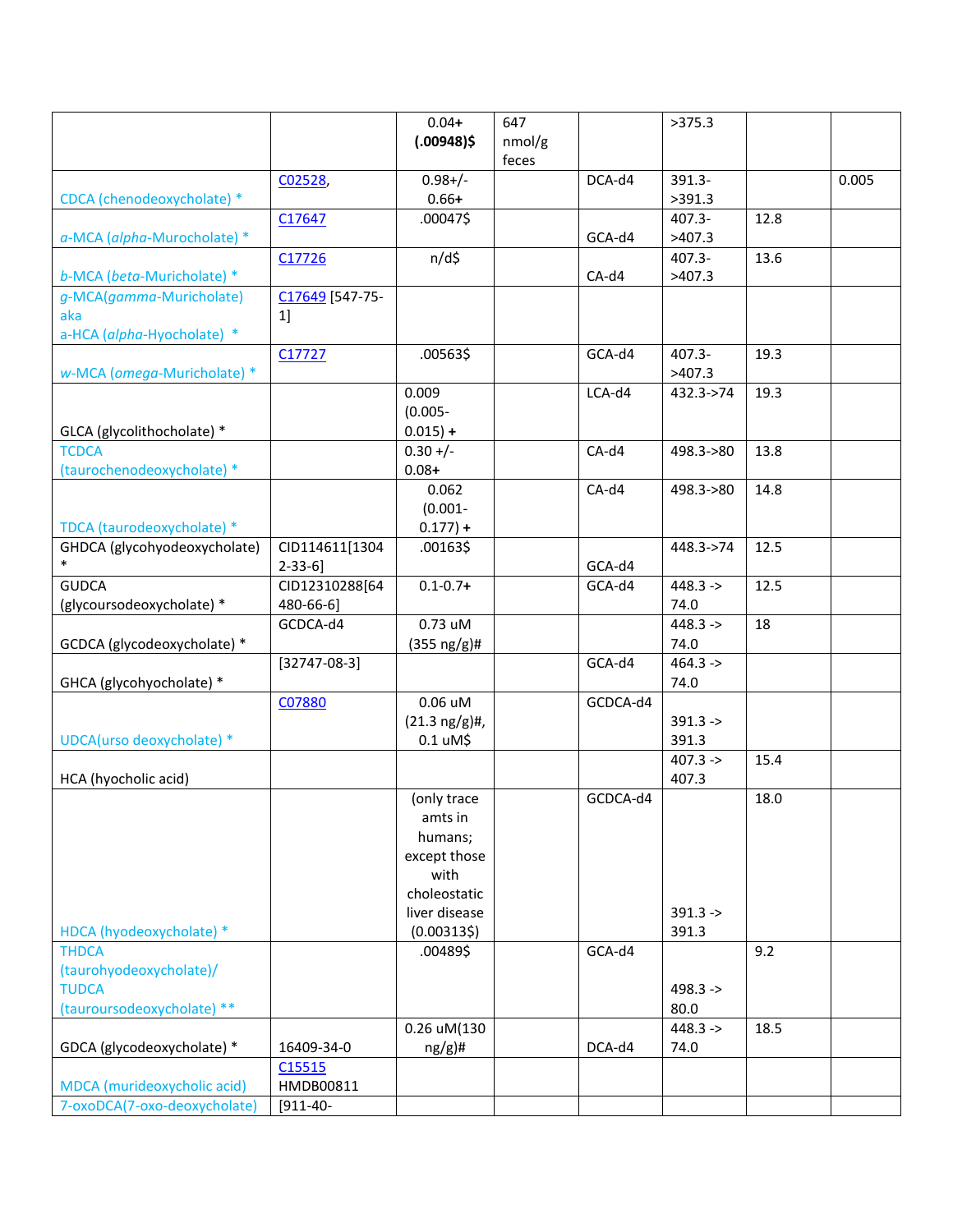|                              | 0]1426091-04-4 |            |        |             |      |  |
|------------------------------|----------------|------------|--------|-------------|------|--|
| T-12-epiDCA(tauro-12-epi     |                |            |        |             |      |  |
| deoxycholate)                |                |            |        |             |      |  |
| TaMCA(tauro-alpha-           | C1893-000      |            |        | $514.3 - >$ | 6.25 |  |
| muricholate) * (TaMCA)       |                |            | GCA-d4 | 80.0        |      |  |
| TbMCA(tauro-beta-            | C1899-000      |            | GCA-d4 | $514.3 - >$ | 6.4  |  |
| muricholate) * (TbMCA)       |                |            |        | 80.0        |      |  |
| TwMCA(tauro-omega-           | C1889-000      |            |        |             |      |  |
| muricholate                  |                |            |        |             |      |  |
| TMDCA(tauro-                 | AlanHofmannUC  |            |        |             |      |  |
| murideoxycholate)            | <b>SD</b>      |            |        |             |      |  |
| isoDCA(iso-deoxycholic acid) |                |            |        |             |      |  |
|                              | 1534-35-6      | .00959\$   |        | $375.3 ->$  |      |  |
| isoLCA(iso-lithocholate) *   | C1475-000      |            | LCA-d4 | 375.3       |      |  |
|                              | C0835-000      | .01uM (1.9 |        |             |      |  |
| TUCA(tauroursocholanate)     |                | $ng/g)$ #  |        |             |      |  |
| Glyco-gamma-muricholate aka  | C1860-000      |            |        |             |      |  |
| glycohyocholate              |                |            |        |             |      |  |
| THCA Tauro-gamma-            | C1887-000      |            | GCA-d4 |             | 7.7  |  |
| muricholate aka              |                |            |        | $514.3 -$   |      |  |
| taurohyocholate *            |                |            |        | 80.0        |      |  |
| Rodent species in blue font  |                |            |        |             |      |  |
| + = HMDB; #=Reference 2      |                |            |        |             |      |  |
| \$=Reference3                |                |            |        |             |      |  |
|                              |                |            |        |             |      |  |

### **Materials**

- 1. Agilent 6410 QQQ with 1260 LC unit, chilled autosampler, with standard 54-well autosampler plate
- 2. Vortexer
- 3. Refrigerated centrifuge, capable of 13,000g with eppendorf tube compatible rotor
- 4. Eppendorf Vacufuge
- 5. ice bucket, ice
- 6. Prepared 10 mM stock solutions of each authentic standard and 100uM of isotope-labelled internal standard (cholic acid- $d_4$ ) in methanol.
- 7. eppendorf tubes (polypropylene)
- 8. LCMS grade water, acetonitrile (ACN), and methanol (MeOH)
- 9. ACS Reagent Grade chloroform, ammonium acetate, ammonium hydroxide, and acetic acid
- 10. Water-bath sonicator

#### **PROCEDURE**

#### **Sample Preparation – Fecal, Jejunum, Cecal**

1. Prepare standard curve solutions (0.2, 0.6, 2, 6, 20 uM) using 10 mM aqueous stocks of authentic standards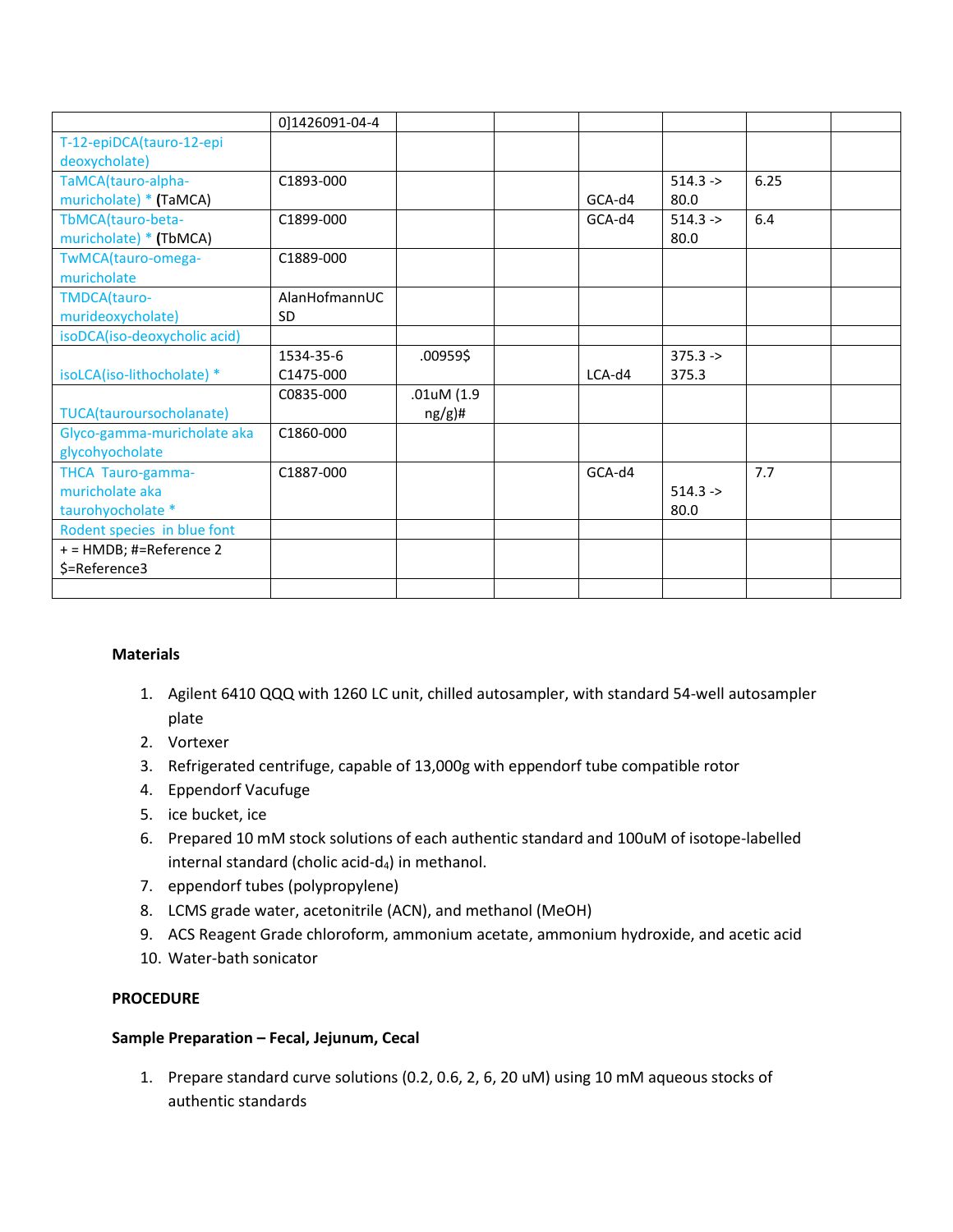- 2. prepare extraction solvent A: 100% ethanol with 0.2 uM IS, B: chloroform/Methanol, 1:1 with 0.2uM IS, chill on ice
- 3. Add 1500 uL of extraction solvent A to each tube, pipette 750 ul to another 1.5 ml tube
- 4. Sonicate using water-bath sonicator for 30min
- 5. Centrifuge 10 minutes at 13,000g and 4°C. Combine supernatant from step 4 and transfer 750ul to a labeled autosampler vial for drying
- 6. Add 750ul of extraction solvent B) to the pellet from step 1 (2 tubes, so 750x2 =1500ul). Vortex briefly. Sonicate using water-bath sonicator for 30min.
- 7. Centrifuge 10 minutes at 15,000g at 4°C. Combine supernatant from step 6 and transfer 750ul of supernatant to a labeled autosampler vial.
- 8. Dry extracts from step 5 and 7 by vacuum centrifuge to dryness at 45°C.
- 9. Resuspend sample extracts in 50 uL of 75:25 Methanol/H<sub>2</sub>O and transfer to autosampler insert tube
- 10. Keep samples at 4°C until analysis.

### **Sample Preparation Notes – Plasma**

1. ?

## **LC-MS/MS Procedure**

- 1. LC column: waters XBridge C18 (150mm x 2.1mm, 3.5um) at ?? °C
- 2. Solvent A: 10 mM ammonium acetate in ACN/MeOH (3:1, v/v)
- 3. Solvent B: 10 mM ammonium acetate in H<sub>2</sub>O, adjust pH to 8.0 with  $NH<sub>4</sub>OH$
- 4. Gradient: 0min, 70%B; 6min, 35%B; 14min, 28%B; 15min, 10%B, 20min, 70%B; 30min,70%B; flow rate: 200ul/min
- 5. Autosampler: 4°C, 10 uL injection
- 6. Agilent 6410 MS/MS: ESI<sup>-</sup>, 350 °C, 800 ms cycle time, N2 collision gas, see MRM table
- 7. Agilent method: xxxx.m or equivalent
- 8. Collect standard curve data first, then sample data if system is suitable.
- 9. Bile acids are measured by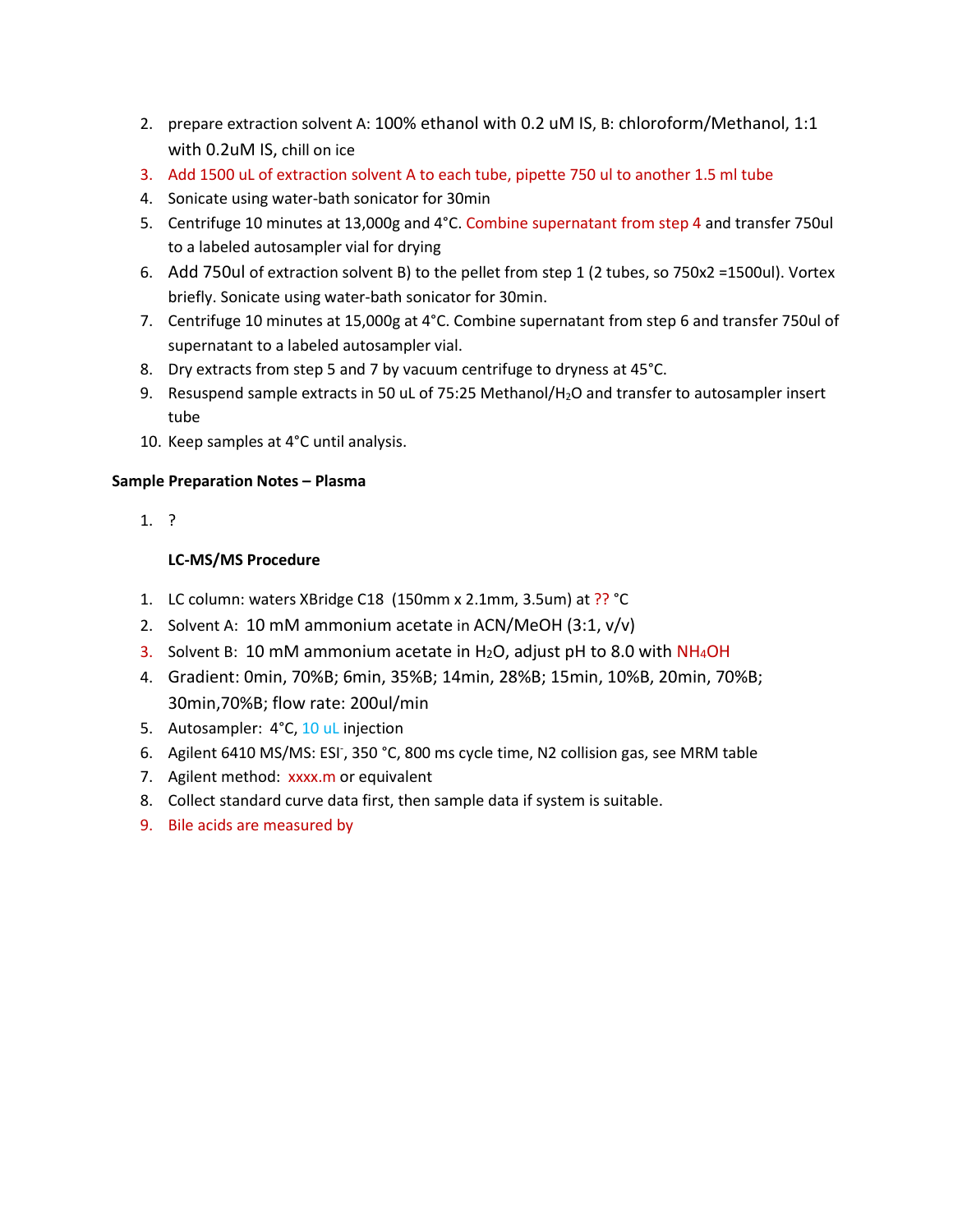

Methods: PLoSone DOI: 10.1371/journal.pone.0034522 JLipidRes\_51\_13